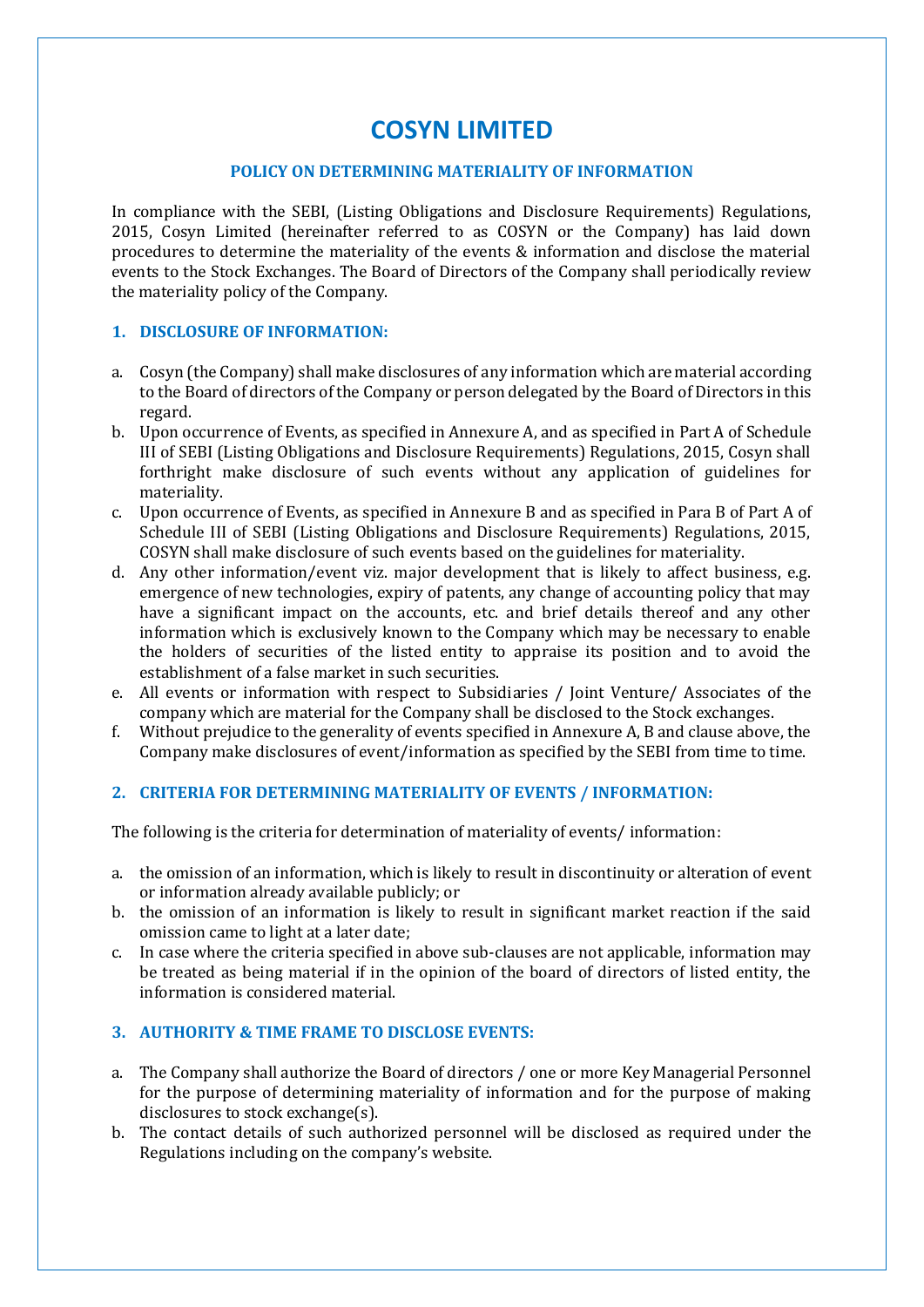- c. The Company shall first disclose to stock exchange(s) of all information, as specified in Annexure A, as soon as reasonably possible and not later than twenty-four hours from the occurrence of event or information. Outcome of Board Meetings shall be disclosed within 30 minutes of the closure of the Board meeting.
- d. Any material developments on any event disclosed to the stock exchanges shall be updated on regular basis till such event is resolved.
- e. All disclosures made to the Stock exchange shall be disclosed on the company's website all such events for a minimum period of five years and thereafter as per the archival policy of the Company.

#### **ANNEXURE A**

## **Events which shall be disclosed without any application of the guidelines for materiality as specified in sub-regulation (4) of regulation (30) of SEBI (LODR) Regulations, 2015:**

- 1. Acquisition(s), Scheme of Arrangement, or sale or disposal of any unit(s), division(s) or subsidiary of the Company or any other restructuring.
- 2. Issuance or forfeiture of securities, split or consolidation of shares, buyback of securities, any restriction on transferability of securities or alteration in terms or structure of existing securities including forfeiture, reissue of forfeited securities, alteration of calls, redemption of securities etc.
- 3. Revision in Rating(s).
- 4. Outcome of Meetings of the Board of Directors:
	- The Company shall disclose to the Exchange(s), within 30 minutes of the closure of the meeting, held to consider the following:
	- a) dividends and/or cash bonuses recommended or declared or the decision to pass any dividend and the date on which dividend shall be paid/dispatched;
	- b) any cancellation of dividend with reasons thereof;
	- c) the decision on buyback of securities;
	- d) the decision with respect to fund raising proposed to be undertaken
	- e) increase in capital by issue of bonus shares through capitalization including the date on which such bonus shares shall be credited/dispatched;
	- f) reissue of forfeited shares or securities, or the issue of shares or securities held in reserve for future issue or the creation in any form or manner of new shares or securities or any other rights, privileges or benefits to subscribe to;
	- g) short particulars of any other alterations of capital, including calls;
	- h) financial results;
	- i) decision on voluntary delisting by the listed entity from stock exchange(s).
- 5. Agreements (viz. shareholder agreement(s), joint venture agreement(s), family settlement agreement(s) (to the extent that it impacts management and control of the Company), agreement(s)/treaty (ies)/contract(s) with media companies) which are binding and not in normal course of business, revision(s) or amendment(s) and termination(s) thereof.
- 6. Fraud/defaults by promoter or key managerial personnel or by the Company or arrest of key managerial personnel or promoter.
- 7. Change in Directors, Key Managerial Personnel (Managing Director, Whole-time Director, Chief Executive Officer, Chief Financial Officer, Company Secretary etc.), Auditor and Compliance Officer.
- 8. Corporate debt restructuring.
- 9. One time settlement with a bank.
- 10. Issuance of Notices, call letters, resolutions and circulars sent to shareholders, debenture holders or creditors or any class of them or advertised in the media by the listed entity.
- 11. Proceedings of Annual and extraordinary general meetings of the listed entity.
- 12. Amendments to Memorandum and Articles of Association of listed entity, in brief.